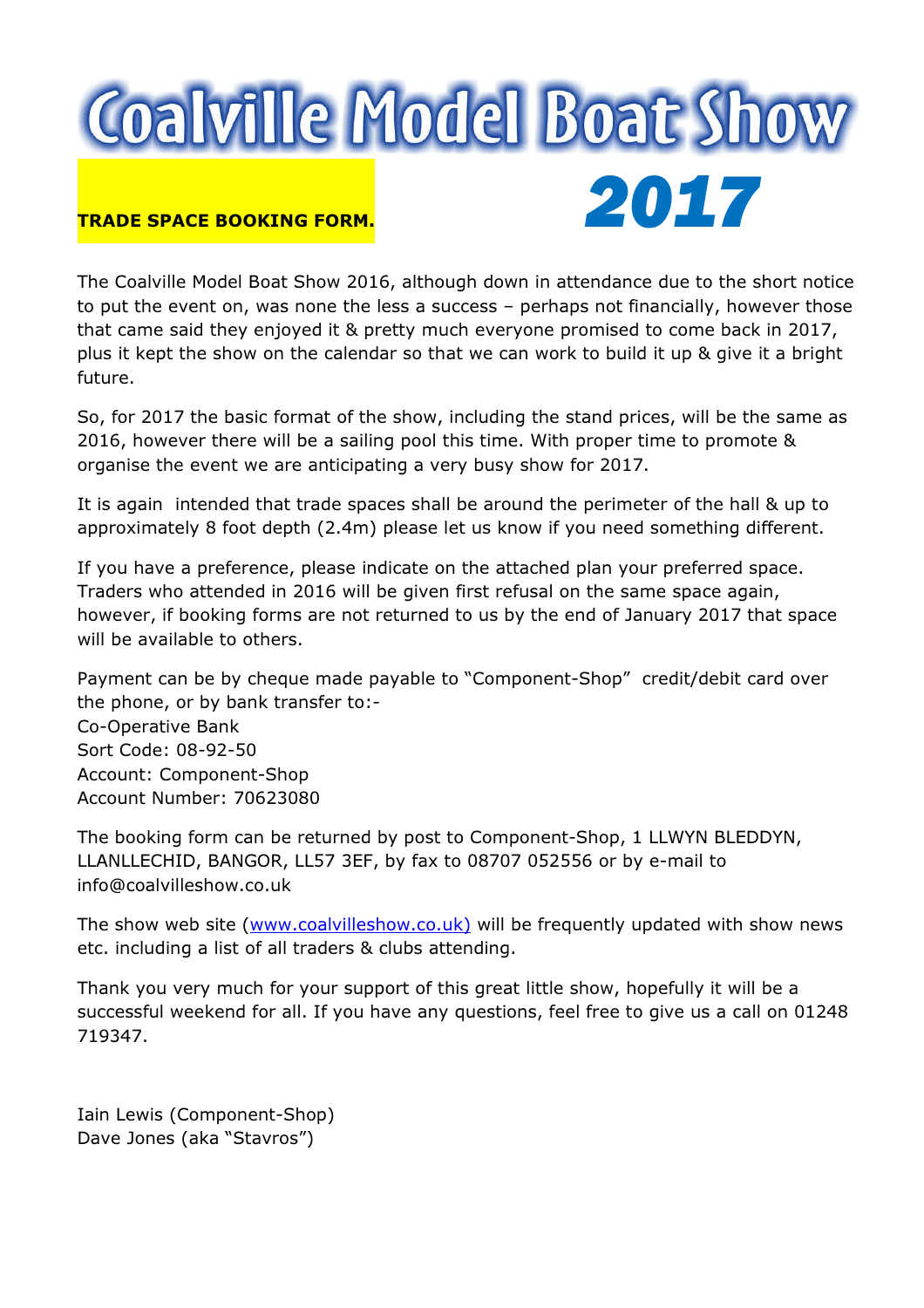## Accomodation:

We have been in contact with the Hermitage Park Hotel, which is located about 1 mile from the leisure centre. They are offering us a rate of £50 per room per night bed & breakfast (there are no single rooms in this hotel, so single occupancy is at the same rate)

If you are interested in this offer please let us know **as soon as possible** so that rooms can be reserved – payment will not be required until closer to the date, or possibly even at check-in (to be confirmed)

If you wish to find out more about the hotel please visit their web site: www.hermitagepark.co.uk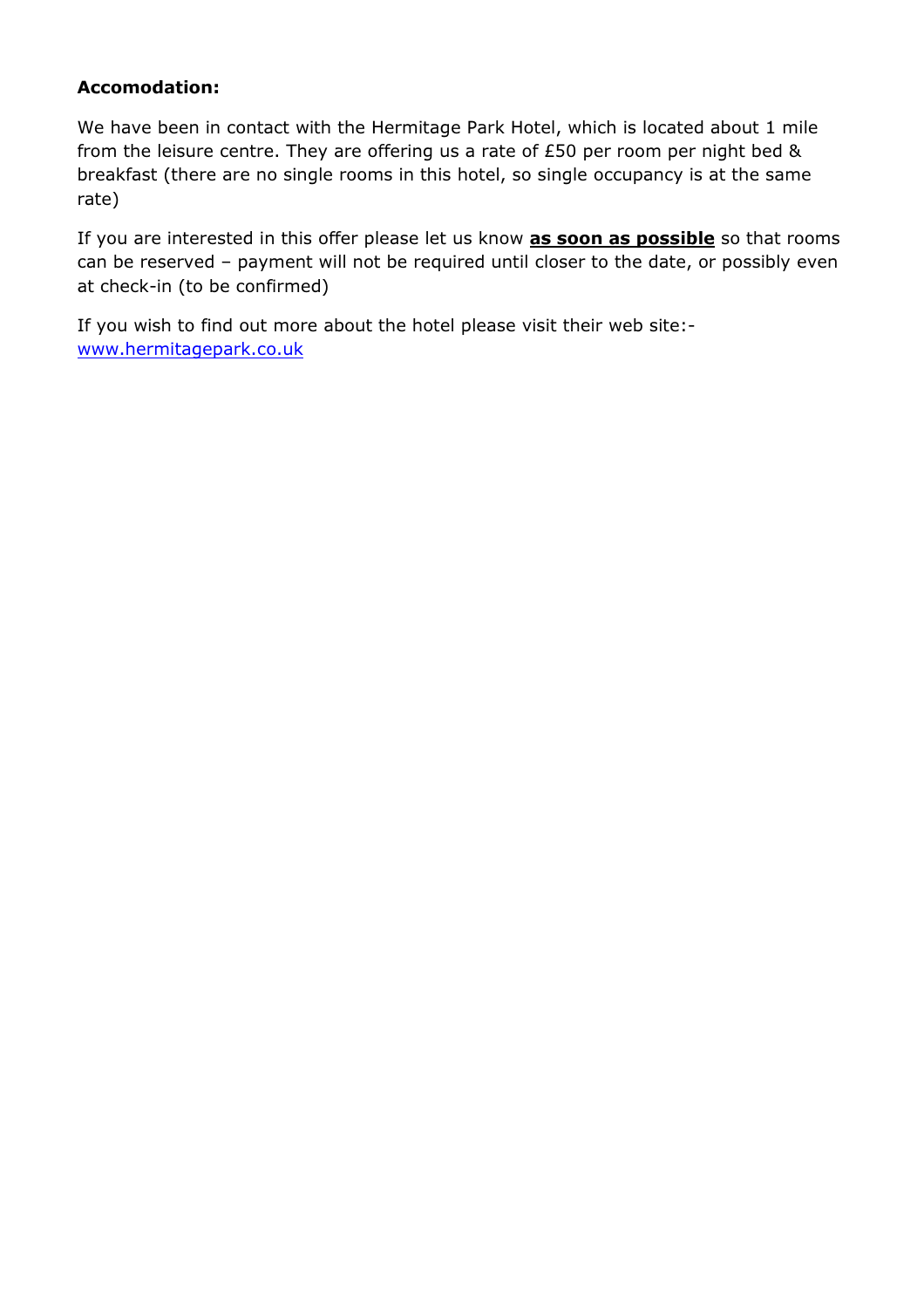

I/we the undersigned wish to reserve trade space at The Coalville Model Boat Show **2017**, which will take place at the Hermitage Leisure Centre, Coalville on the  $1<sup>st</sup>$  & 2nd April 2017. I/we understand that this booking form is the basis of a legal contract the conditions of which are attached.

COMPANY DETAILS (we intend to also produce a short visitors' guide, as well as website, these details will form your entry unless you advise otherwise)

| Company Name           |            |
|------------------------|------------|
| Address                |            |
| Postcode               |            |
| Telephone              | Fax Number |
| website                |            |
| e-mail address         |            |
| Product<br>Description |            |

The price per foot width of stand is £7.50 (no VAT)

## Tables & Electricity

One table is included in the price per full 6 foot length of stand i.e. a 12 foot space will receive 2 free tables. Additional tables will be charged at £6.00 each. Please indicate the total number of tables required (including the free ones)

There is no charge for electricity use. Please indicate below if you require electricity & we will attempt wherever possible to locate you next to a mains outlet, however we cannot guarantee this will be possible & there are a limited number of mains extension leads available, so please bring your own extension lead if possible.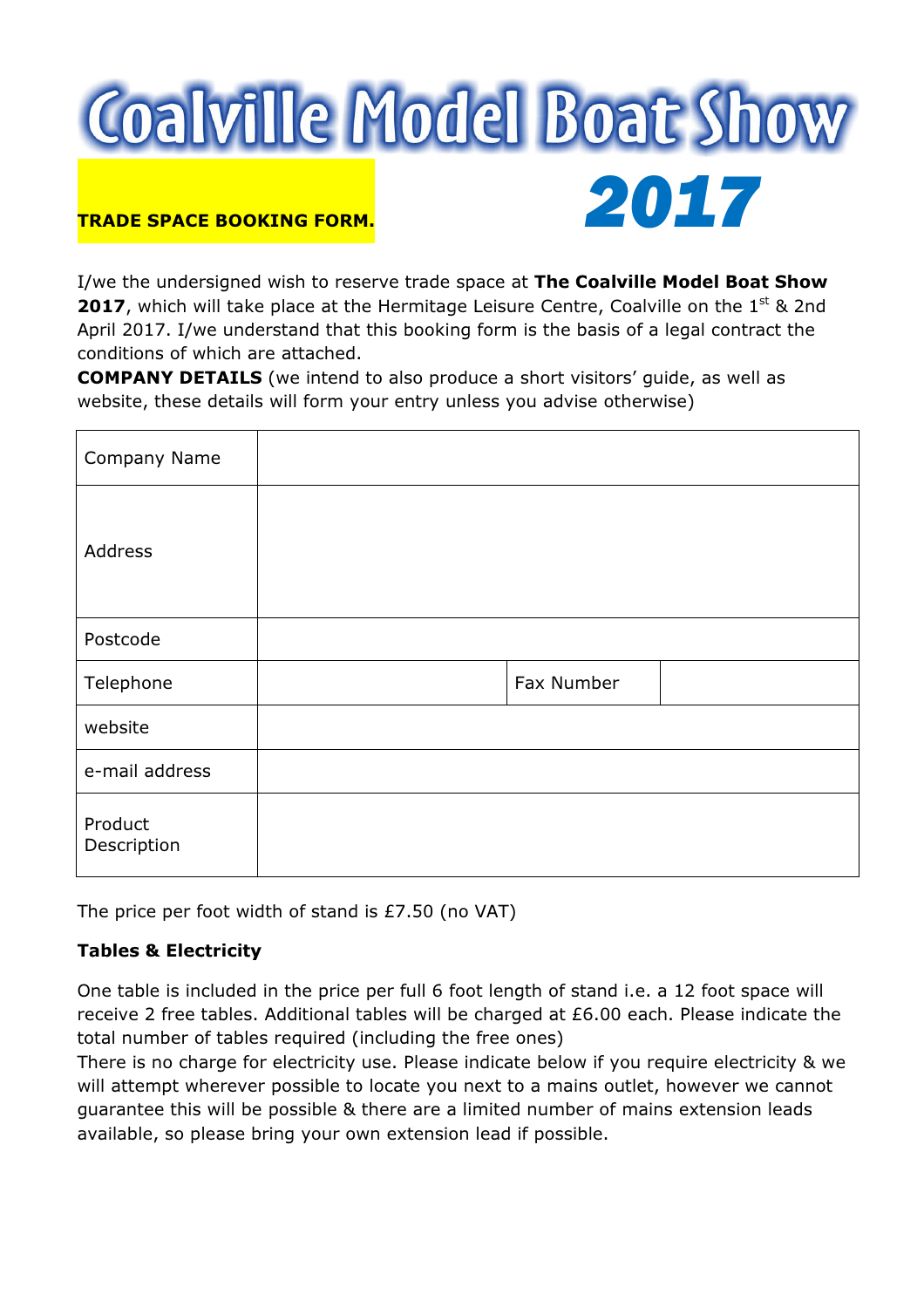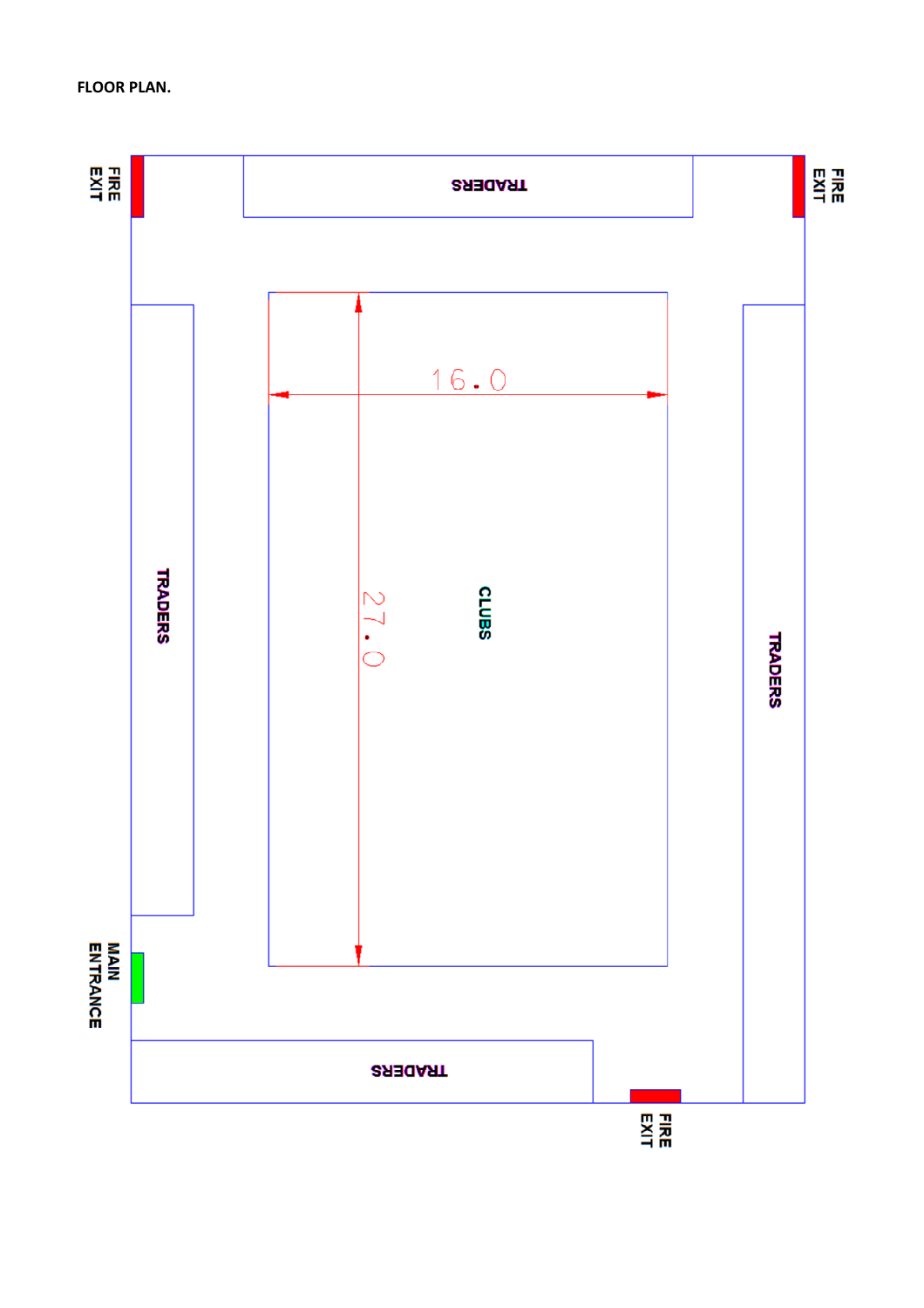| Stand space required                     |   | Ft   $\times$ £7.50 per foot =                                     | £        |
|------------------------------------------|---|--------------------------------------------------------------------|----------|
| Table Qty Required                       |   | <b>Electricity Required?</b>                                       | Yes / No |
| Total cost of stand                      | £ | $($ = stand space + tables, there is no<br>charge for electricity) |          |
| 25% deposit<br>due by $31^{st}$ Jan 2017 | £ |                                                                    |          |
| <b>Balance</b><br>due by $17th$ Mar 2017 | £ |                                                                    |          |

# Authorised by

| Name     | Signed           |  |
|----------|------------------|--|
| Position | Mobile<br>number |  |

## SHOW TIMETABLE:

# Friday 31<sup>st</sup> March.

Access to the venue for setup is from midday.

## Saturday 1<sup>st</sup> April.

Access to the hall from 8:00am with doors open to the public at 10:00am. Show finishes at 4:00pm

# Sunday 2<sup>nd</sup> April.

Access to the hall from 9:00am with doors open to the public from 10:00am. Show finishes at 3:00pm